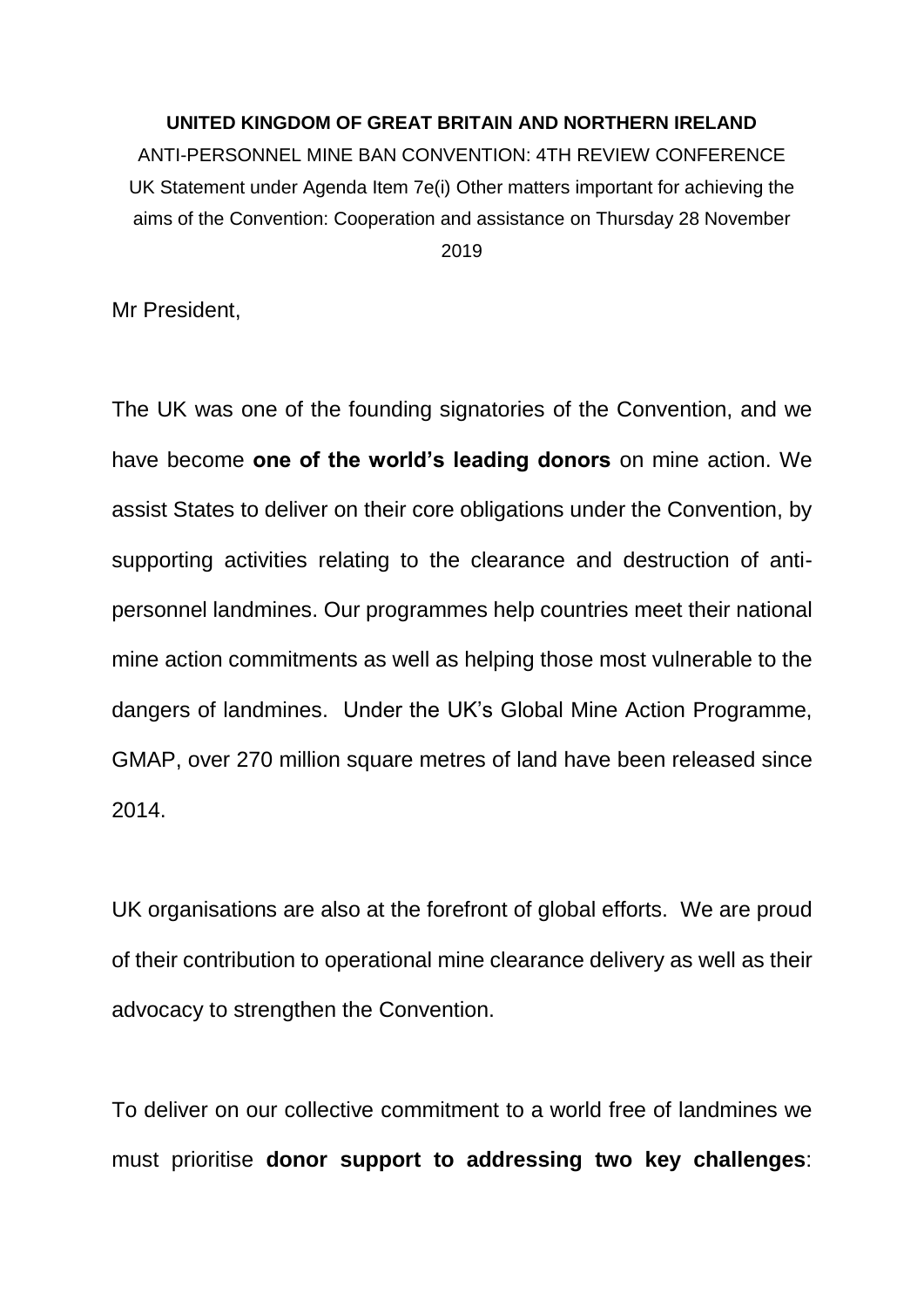increasing resources for mine action, and making mine action more effective. This means accelerating landmine clearance and doing everything we can to address funding shortfalls.

First, we need to **generate sufficient funding** for the scale of the challenge we face. To do this we must maintain and aim to increase funding from existing donors, and encourage new States to become donors. But we also need to innovate. The UK strongly supports a wideranging discussion of all potential future funding options. This should include consideration of social impact and peace bonds, variations of public-private partnerships and blended finance, and corporate social responsibility support.

Second, we need to make mine action more effective, by **identifying key guiding principles and good practices and learning from our work to date**. The UK has shared lessons from our own demining work in the Falklands and will continue to do so.

The UK Global Mine Action Programme focusses on building capacity for **national ownership** by mine-affected states. **Donor coordination** is also essential to ensure that resources are directed efficiently and address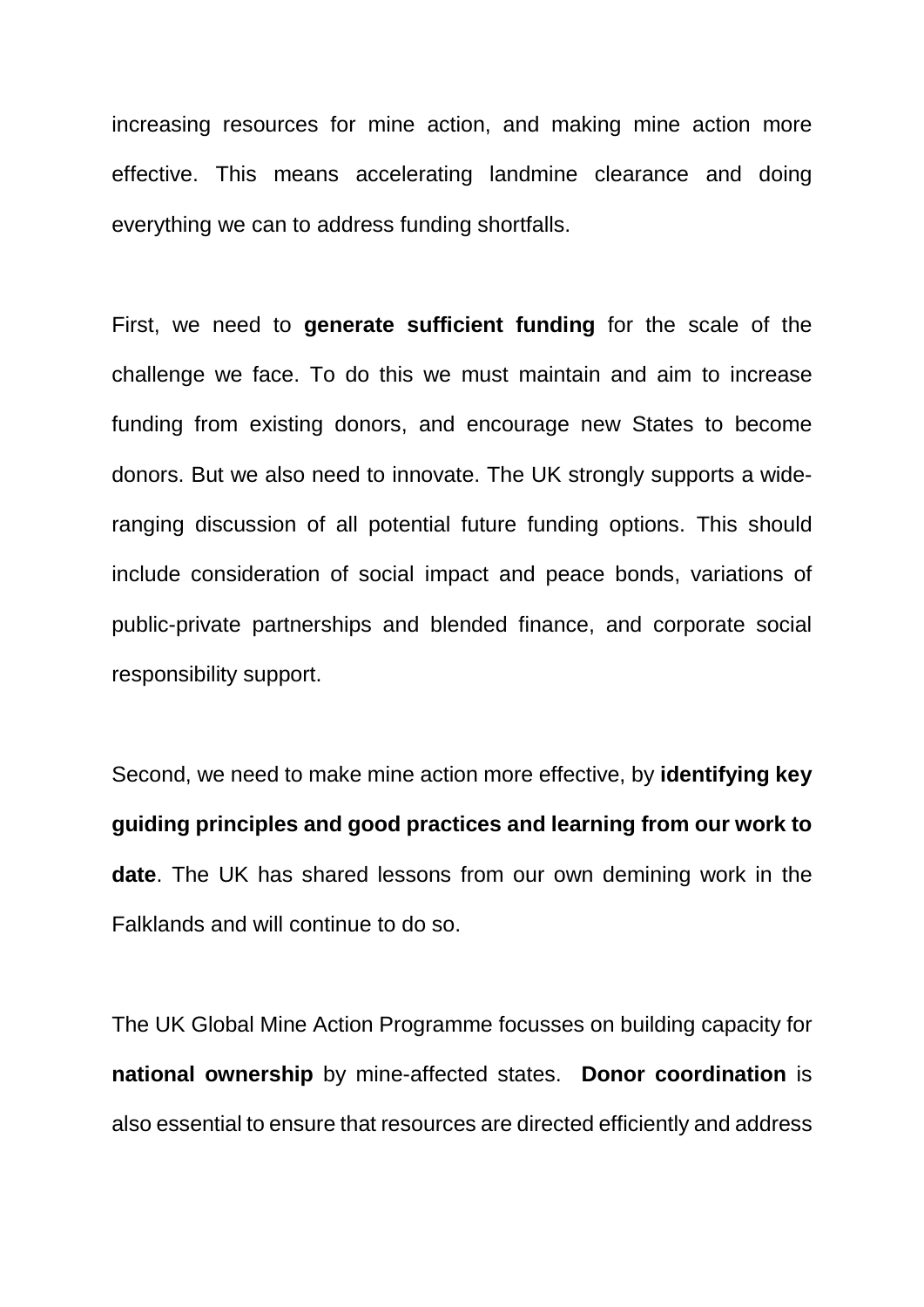areas of pressing need. The UK looks forward to continuing work through the Mine Action Support Group and other forums to enhance coordination.

Donors can also work with national authorities, operators and local communities to build the **evidence base on how mine action contributes to development**. Universal clearance remains a Convention obligation, but we should aim to maximise the developmental impact of mine action. One practical action donors could take would be to align future project design and how success is measured. This would promote consistent data collection, helping us compare the impact of mine action on development across different contexts and make reporting more efficient for operators.

We must also recognise that mine action is only one source of assistance to the countries in which we operate. Our contributions need to be **understood and prioritised in the context of wider development support** programmes. We maximise efficiency by directing mine action funds to activities where they offer unique added value. The UK recognises the importance of helping states to support the individuals impacted by landmines. We firmly believe that this support needs to be integrated, non-discriminatory and delivered through the most effective means to improve capacity in a sustainable manner.